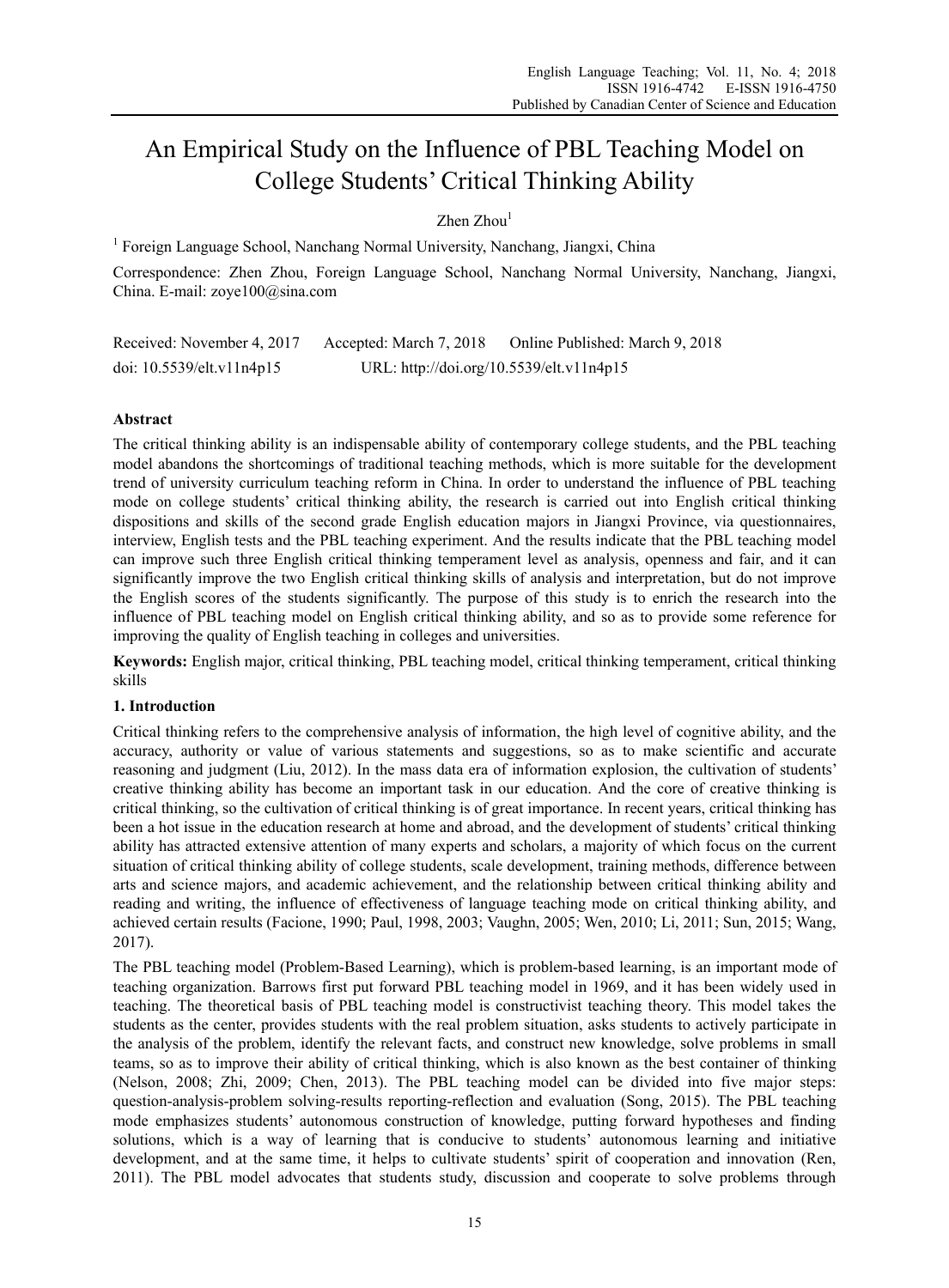self-study, to cultivate students' autonomous learning ability, develop students' critical thinking ability, which bears the feature of autonomy, openness and cooperation with the model (Lei, 2011).

However, these studies mainly focused on the research of training mode of non English majors' critical thinking ability, and took English major students as the research object, combining the research of PBL teaching mode and students' critical thinking together choosing English majors as subjects is particularly scarce, so it should become the focus and direction of English teaching reform of the university in the future.

# **2. Research Method**

#### *2.1 Subjects of Study*

The subjects are English major sophomores from two classes, 35 students in the experimental class, 39 students in the control class, who are randomly selected from a second level university in Jiangxi province.

#### *2.2 Research Tools*

The data are collected through questionnaire survey, test paper, experiment and interview. The questionnaires include the critical thinking temperament questionnaire and the critical thinking skill questionnaire. The critical thinking temperament questionnaire adopts Wen and others' adapted questionnaires, including 8 dimensions, namely, analysis, truth-seeking, curiosity, self-confidence, tenacity, openness, maturity and justice, which contains 54 questions. The reliability of the questionnaire was 0.810. The critical thinking skill questionnaire is based on the questionnaire of Chen's, which consists of 28 questions, 6 dimensions, and a scale of 0.913. In the critical thinking questionnaire survey, the scores of each dimension are between 10-60 points, 40 points or more means positive, and 30 points or less means negative. The questionnaire employs the form of Likert's five level scale. The test paper includes two CET4 test papers in December 2015 and June 2016.

The interview subjects are 10 students, 5 out of each class, who are randomly selected from each class. Each student's interview time is 5 minutes. The main purpose is to explain the questionnaire reply.

# *2.3 Data Collection and Processing*

The experiment includes the pre-test, experiment and post-test. 1) Pre-test: The language test, questionnaire survey and interview are conducted on the subjects; 2) Experiment: One class was chosen as the experimental group, and the other one as the control group. And the experimental group adopted the PBL teaching mode, in which the experiment lasted for 12 weeks, while the control group took the traditional teaching mode; 3) Post-test: The language test, questionnaire survey and interview are conducted on the subjects. The questionnaires and test papers were released in the second week and sixteenth weeks in the autumn of 2016, and the actual effective questionnaires were 74, including 67 girls and 4 boys. The language test data and the result data of the questionnaire were entered into SPSS 22 for descriptive statistical analysis, paired sample T test analysis and independent sample T test analysis.

# **3. Research Results and Analysis**

#### *3.1 Comparison Between the Experimental Group and the Control Group in the Pre-test*

The independent samples T test is carried out on the control group and the experimental group as to the critical thinking temperament, critical thinking skills and CET4 score (Table 1), and the statistical results shows that in each dimension of critical thinking temperament and critical thinking skills and CET4 achievement, the significance value was greater than .05, that means there is no significant difference between the two groups in the aspects of critical thinking temperament, critical thinking skills and CET4 score. Thus, the level of two classes is rather similar as to that critical thinking temperament, critical thinking skills, CET4 score, which means the two classes are suitable to carry out the PBL teaching mode in the subsequent experiment.

|                   |               | Mean $(CG)$ | Mean (EG) |      | p    |
|-------------------|---------------|-------------|-----------|------|------|
| Critical thinking | Analysis      | 37.56       | 38.19     | .532 | .861 |
| temperament       | Curiosity     | 46.32       | 45.67     | .798 | .213 |
|                   | Tenacity      | 33.59       | 34.12     | .759 | .352 |
|                   | Confidence    | 38.78       | 38.96     | .907 | .709 |
|                   | Truth-seeking | 35.69       | 35.32     | .732 | .603 |

Table 1. Statistical table of pre-test independent sample T test of two groups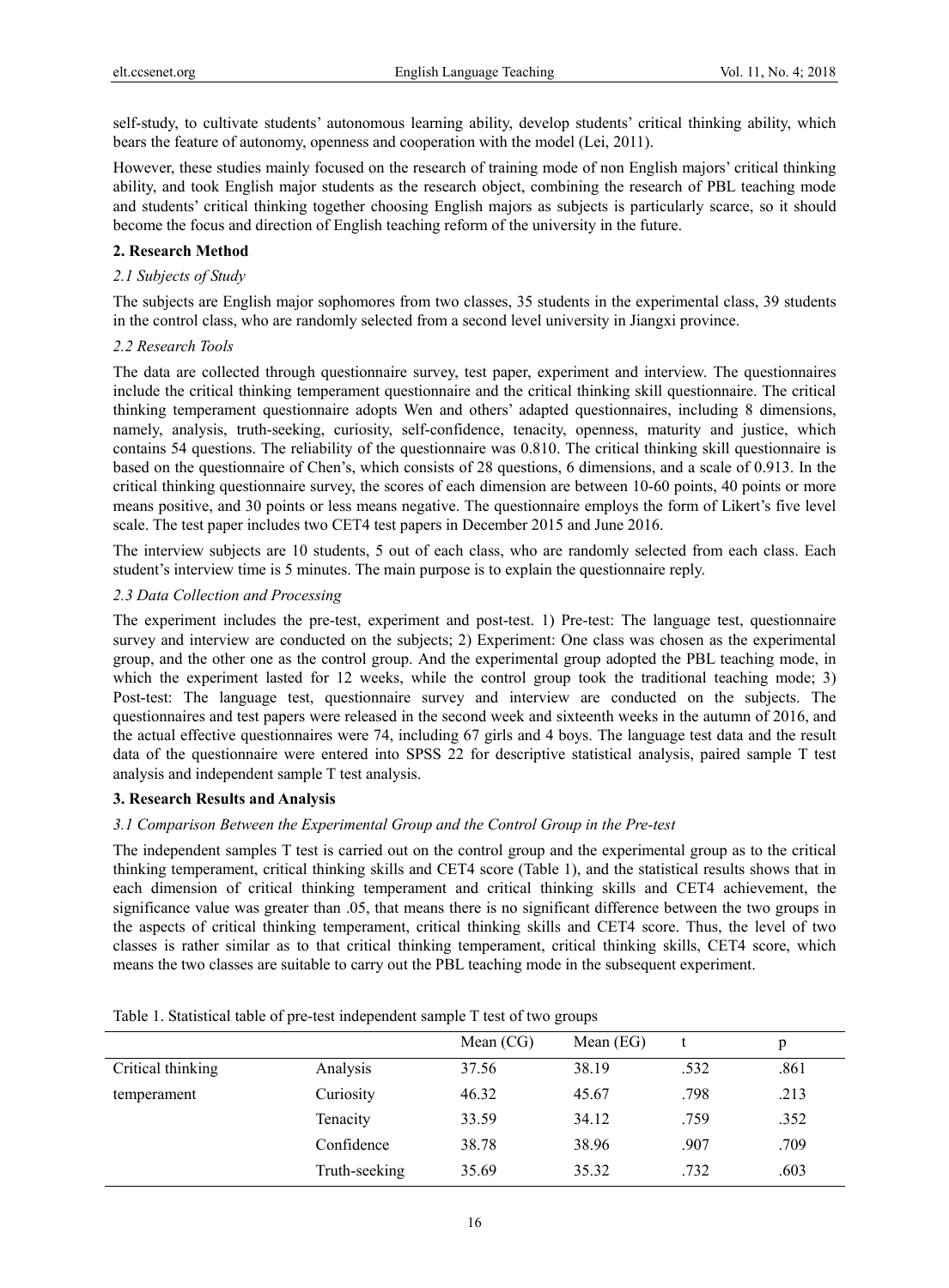|                          | Maturity        | 37.61 | 38.19 | .891     | .818 |  |
|--------------------------|-----------------|-------|-------|----------|------|--|
|                          | <b>Openness</b> | 38.67 | 37.53 | .953     | .296 |  |
|                          | Justice         | 39.02 | 38.67 | 1.012    | .301 |  |
| Critical thinking skills | Interpretation  | 37.89 | 38.28 | .679     | .461 |  |
| English score            | Analysis        | 38.57 | 38.79 | $-.047$  | .879 |  |
|                          | Evaluation      | 35.67 | 35.83 | .083     | .843 |  |
|                          | Reasoning       | 33.86 | 34.59 | $-1.237$ | .142 |  |
|                          | Interpretation  | 39.19 | 39.73 | .331     | .429 |  |
|                          | Self-regulation | 37.56 | 37.49 | $-179$   | .553 |  |
|                          | CET4 score      | 456   | 452   | 1.532    | .459 |  |
|                          |                 |       |       |          |      |  |

CG= *the Control Group;* EG= *the Experimental Group.* 

## *3.2 Comparison of the Pre-test and Post-test of the Control Group*

By conducting the paired samples T test of the control group before and after the experiment, the statistical results (Table 2) demonstrated that the significant values of the control group in all dimensions of critical thinking temperament and critical thinking skills and CET4 scores are all larger than .05, which means that there is no significant difference. The control group does not participate in the PBL teaching mode experiment, but only accepts the conventional classroom teaching mode. It is obvious that the traditional classroom teaching model can not effectively improve students' critical thinking ability.

|                          |                 | Mean (Pre-test) | Mean (Post-test) | t     | p    |
|--------------------------|-----------------|-----------------|------------------|-------|------|
| Critical thinking        | Analysis        | 37.56           | 38.59            | .079  | .961 |
| temperament              | Curiosity       | 46.32           | 46.56            | .036  | .547 |
|                          | Tenacity        | 33.59           | 33.89            | .967  | .209 |
|                          | Confidence      | 38.78           | 38.56            | .856  | .312 |
|                          | Truth-seeking   | 35.69           | 36.12            | .373  | .135 |
|                          | Maturity        | 37.61           | 37.57            | .678  | .096 |
|                          | Openness        | 38.67           | 38.53            | .095  | .063 |
|                          | Justice         | 39.02           | 39.78            | 1.171 | .057 |
| Critical thinking skills | Interpretation  | 37.89           | 38.96            | .481  | .579 |
|                          | Analysis        | 38.57           | 39.03            | .529  | .583 |
|                          | Evaluation      | 35.67           | 35.99            | .647  | .476 |
|                          | Reasoning       | 33.86           | 33.78            | .779  | .321 |
|                          | Interpretation  | 39.19           | 39.86            | .753  | .428 |
|                          | Self-regulation | 37.56           | 37.79            | .684  | .067 |
| English score            | CET4 score      | 456             | 461              | 1.126 | .251 |

#### Table 2. Statistical table of paired sample t test of control group

#### *3.3 Comparison of the Pre-test and Post-test of the Experimental Group*

Through the paired T test for the experimental group, the statistical results (Table 3) showed that: in the eight dimensions of critical thinking temperament of the experimental group, the significant value of curiosity, tenacity, self-confidence, truth-seeking and maturity is greater than .05, and there is no significant difference between the two groups. In the analysis, the values of openness and justice are less than .05, which means that there are significant differences. The experimental group was taught by the PBL teaching model, and the three critical thinking temperaments are significantly promoted. In the experimental group, the significant values of the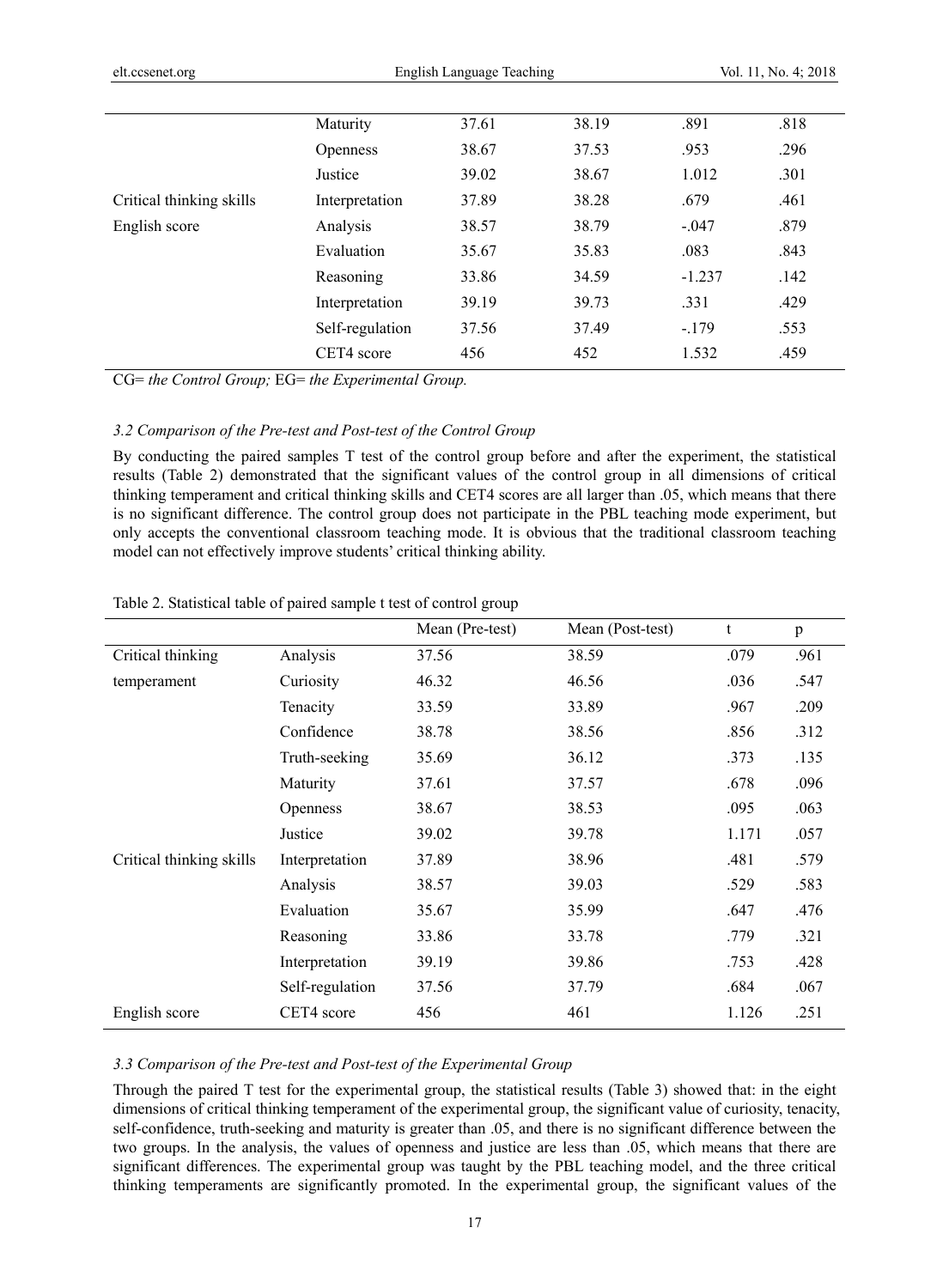interpretation, evaluation, reasoning and self-regulation of critical thinking skills are all greater than .05, and there is no significant difference between the two groups. The significant values of the analysis and interpretation are less than .05, and there are significant differences in the two groups. It can be seen that the level of two critical thinking skills of the experimental group has improved after the PBL teaching model experiment. However, there is no significant difference between pre-test and post-test of the experimental group in CET4 score, which shows that the experiment has not improved the English performance.

|                   |                 | Mean (Pre-test) | Mean (Post-test) | t         | p    |
|-------------------|-----------------|-----------------|------------------|-----------|------|
| Critical thinking | Analysis        | 38.19           | 40.29            | .721      | .013 |
| temperament       | Curiosity       | 45.67           | 45.71            | .803      | .591 |
|                   | Tenacity        | 34.12           | 35.62            | .762      | .057 |
|                   | Confidence      | 38.96           | 41.27            | .813      | .066 |
|                   | Truth-seeking   | 35.32           | 38.69            | .765      | .079 |
|                   | Maturity        | 38.19           | 40.35            | .957      | .068 |
|                   | Openness        | 37.53           | 40.06            | .969      | .013 |
|                   | Justice         | 38.67           | 43.67            | 1.023     | .025 |
| Critical thinking | Interpretation  | 38.28           | 40.96            | $-.8.132$ | .053 |
| skills            | Analysis        | 38.79           | 42.67            | $-8.576$  | .003 |
|                   | Evaluation      | 35.83           | 38.67            | $-5.643$  | .075 |
|                   | Reasoning       | 34.59           | 35.03            | $-4.796$  | .391 |
|                   | Interpretation  | 39.73           | 42.56            | $-5.852$  | .034 |
|                   | Self-regulation | 37.49           | 40.67            | $-3.679$  | .067 |
| English score     | CET4 score      | 452             | 470              | 1.023     | .347 |

|  |  |  | Table 3. Statistical table of paired sample t test of the experimental group |  |
|--|--|--|------------------------------------------------------------------------------|--|
|  |  |  |                                                                              |  |

#### *3.4 Posttest Comparison Between the Experimental Group and the Control Group*

Independent samples T test was performed on the post test data of the control group and the experimental group, the statistical results (Table 4) reveals that among the eight dimensions of the temperament of critical thinking, significant value of curiosity, tenacity, confidence, truth-seeking, and mature are higher than .05, which means that the two groups have no significant difference. And the significant values of analysis, openness and justice are less than .05, and there are significant differences. In the experimental group, the significance of interpretation, evaluation, reasoning and self-regulation of critical thinking skills are more than .05, and there is no significant difference between the two groups. The significant values of the analysis and interpretation are less than .05, and there are significant differences. After the PBL teaching model experiment, as for the experimental group, the level of three critical thinking temperament of analyzing, openness and justice, and two critical thinking skills of analysis and explanation have been significantly improved. The significant value of CET4 scores in the experimental group and the control group are greater than .05, which shows that there is no significant difference in the two groups.

|                   |               | Mean $(CG)$ | Mean $(EG)$ |       | p    |
|-------------------|---------------|-------------|-------------|-------|------|
| Critical thinking | Analysis      | 38.59       | 40.29       | 2.163 | .012 |
| temperament       | Curiosity     | 46.56       | 45.71       | 1.569 | .059 |
| Critical thinking | Tenacity      | 33.89       | 35.62       | 1.678 | .061 |
| skills            | Confidence    | 38.56       | 41.27       | 2.032 | .055 |
|                   | Truth-seeking | 36.12       | 38.69       | 2.169 | .073 |

Table 4. Statistical table of post-test independent sample t test of two groups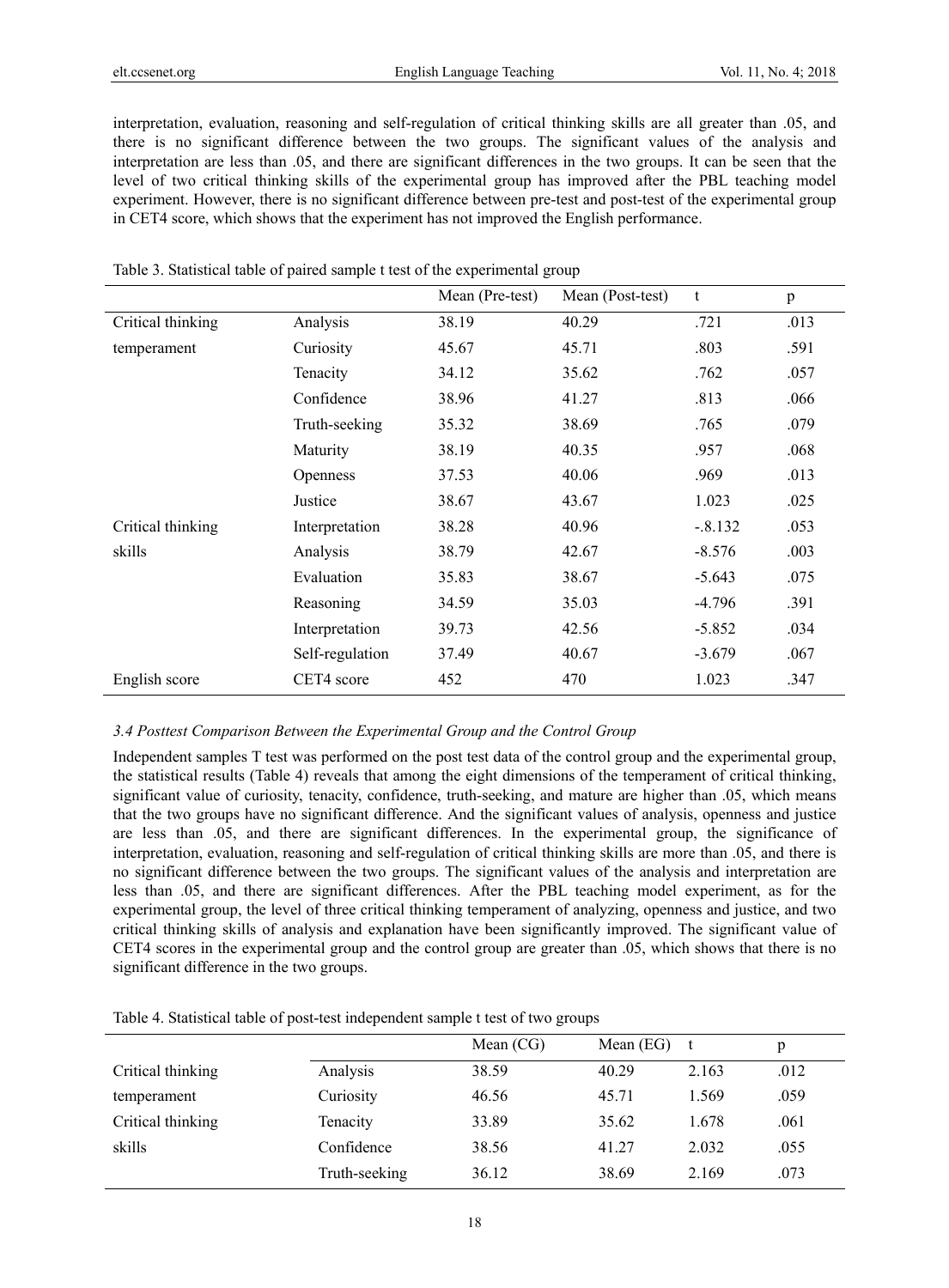|               | Maturity        | 37.57 | 40.35 | 2.013 | .056 |
|---------------|-----------------|-------|-------|-------|------|
|               | <b>Openness</b> | 38.53 | 40.06 | 2.165 | .008 |
|               | Justice         | 39.78 | 43.67 | 3.561 | .041 |
|               | Interpretation  | 38.96 | 40.96 | 2.231 | .081 |
|               | Analysis        | 39.03 | 42.67 | 2.159 | .042 |
|               | Evaluation      | 35.99 | 38.67 | 2.013 | .065 |
|               | Reasoning       | 33.78 | 35.03 | .415  | .683 |
|               | Interpretation  | 39.86 | 42.56 | 2.561 | .041 |
|               | Self-regulation | 37.79 | 40.67 | .579  | .057 |
| English score | CET4 score      | 461   | 470   | 1.029 | .092 |
|               |                 |       |       |       |      |

#### **4. Discussion**

#### *4.1 The PBL Teaching Model Improves the Students' Critical Thinking Ability to a Certain Extent*

The traditional English teaching attaches much attention to the rote of knowledge and ignores the cultivation of students' critical thinking ability. However, the PBL teaching model considers students as the center, provides a relaxing platform for the cultivation of students' critical thinking ability, by defining the problem, analyzing materials, demonstrating programs, presenting results, self-assessment, peer assessment, in which students use the critical thinking skills of interpretation, analysis, explanation and evaluation (Chen, 2013). In this study students have made significant progress in the critical thinking temperament of analyzing, openness, justice and in the critical thinking skills of analyzing and explaining, but other aspects of the critical thinking temperament and skills have not been significantly enhanced. Thus it can be concluded that the PBL teaching model can improve students' critical thinking ability to a certain extent, and not comprehensively. The reason may be that the teaching experiment time is short, and critical thinking ability is a subjective factor, so it is difficult to improve it completely in a short time.

#### *4.2 PBL Teaching Model Can Not Effectively Improve Students' English Performance*

There is no significant difference in English scores between the experimental group and the control group before and after the experiment, and there is no significant difference between the experimental group before and after the experiment. This study fails to prove that the PBL teaching mode can effectively improve students' English achievement. But the result of Chen's (2013) found that there are differences, and compared with the traditional teaching, the PBL teaching model can cultivate students' autonomous learning ability, and has a significant effect on improving second language acquisition ability, so that students achieve the ability development in the construction of new knowledge. The reasons for different results exist in many aspects, for example, the test cycle is short, the experimental objects are different, and experimental operation and experimental variables control are difficult. Furthermore, English achievement is very complicated, affected by many factors, so it is difficult to simply capture the situation of two variables through the short-term experiments to achieve the improvement of English achievement.

# **5. Conclusion**

In the present mass data era, it is easy for college students to become slaves of information. What's worse, the college English education often ignores the cultivation of students' critical thinking. The college English education should cultivate college students to be good critical thinkers. This study aims to explore the critical thinking ability of college students through English PBL teaching model and the experimental results show that compared with traditional teaching, PBL teaching model is problem centered, pays attention to team learning, sets ability as the goal, and promotes students' critical thinking and can contribute to ability development and the cultivation of students' autonomous learning ability, analyzing ability, the ability to solve problems, but it has no significant effect on improving the English achievement. It may be difficult to control the experimental variables because of the short period of the experiment. Therefore, follow-up research should lengthen the training time of PBL teaching model, control experimental variables, explore a more reasonable PBL English teaching model, and further study the relationship between PBL teaching model and college students' critical thinking ability.

# **Acknowledgemets**

This study was financially supported by the teaching reform project of Nanchang Normal University "The study